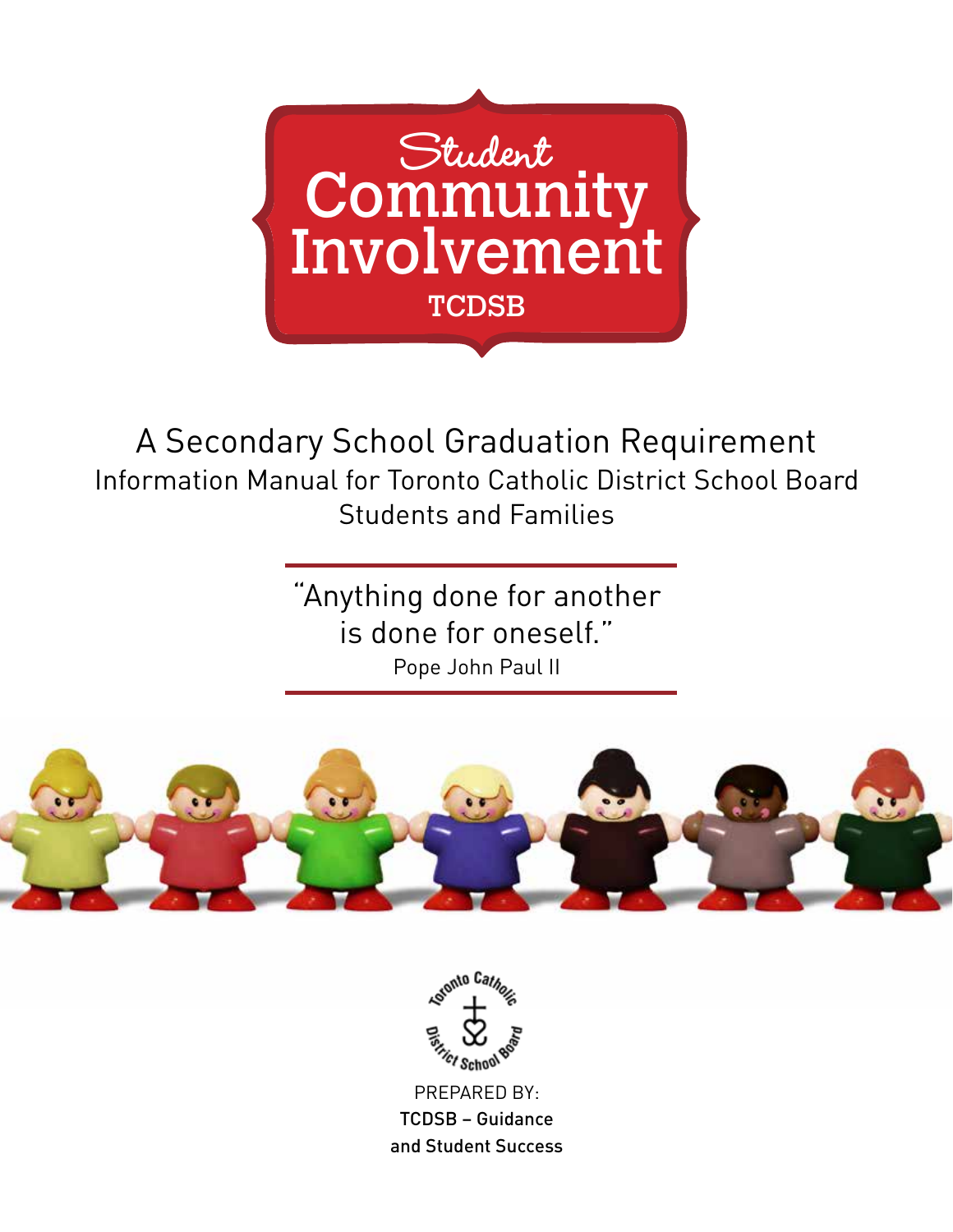

## GENERAL INFORMATION

### A SECONDARY SCHOOL GRADUATION REQUIREMENT

As stated in Ontario Secondary Schools, Grade 9 to 12: Program and Diploma Requirements, 1999 (OSS) every student who begins secondary school during or after the 1999-2000 school year must complete a minimum of 40 hours of community involvement activities as part of the requirements for an Ontario Secondary School Diploma (OSSD).

### PURPOSE

We envision students who are formed in the Catholic faith, pursue academic excellence, demonstrate a global perspective and community responsibility.

The purpose of the student community involvement requirement is to encourage students to:

- grow in the Christian calling to service and reflection, developing a generous and compassionate response to the local community and to the world
- foster an awareness and understanding of social and civic responsibility
- experience and celebrate the contributions they can make in supporting and strengthening their communities

## GUIDELINES

### THE FOLLOWING KEY POINTS MUST BE OBSERVED:

- The student community involvement activities must total a minimum of 40 hours and must be completed in order to be eligible for the OSSD.
- As of July 2011, a student can begin to fulfill this requirement in the summer he/she is entering grade 9.
- The activities must not be part of a credit course.
- Student community involvement activity must be completed outside of scheduled class time.
- The activities must be unpaid.
- "Volunteer" is not necessarily "community service".
- Volunteer work conducted in a commercial setting does not qualify as community service.
- Students cannot volunteer at a place of business by working for "free".
- A single forty-hour activity or a series of shorter-term activities may be undertaken. However, students are encouraged to participate in the community involvement component over the course of their secondary school career.
- Students must submit updated records of their completed activities as they are done, or by the date requested at the school.

## GETTING STARTED

#### Step #1

1. Students must complete:

The Student Community Involvement Activity Form (Part A: Student Information)

#### Step #2

Students are to review the Eligible Activities Checklist (Part B) and indicate the category in which the chosen activity belongs. A check mark is to be placed next to the appropriate activity.

### Step #3

Upon completion of the activity, Part C of the Activity Form is to be completed. All required information is to be provided, including all necessary signatures.

#### Step #4

Students must submit their completed Student Community Involvement Activity Form to their home schools for data entry as they are completed, abiding by any deadlines set by their school.

### Step #5

If a student would like to do a particular activity that is not listed in Part B, he/she must seek special permission from the Principal, provided that the activity is not in Part D—Ineligible Activities List.

N.B. Generally, students who choose an eligible activity, will complete only Parts A, B, and C of the form.

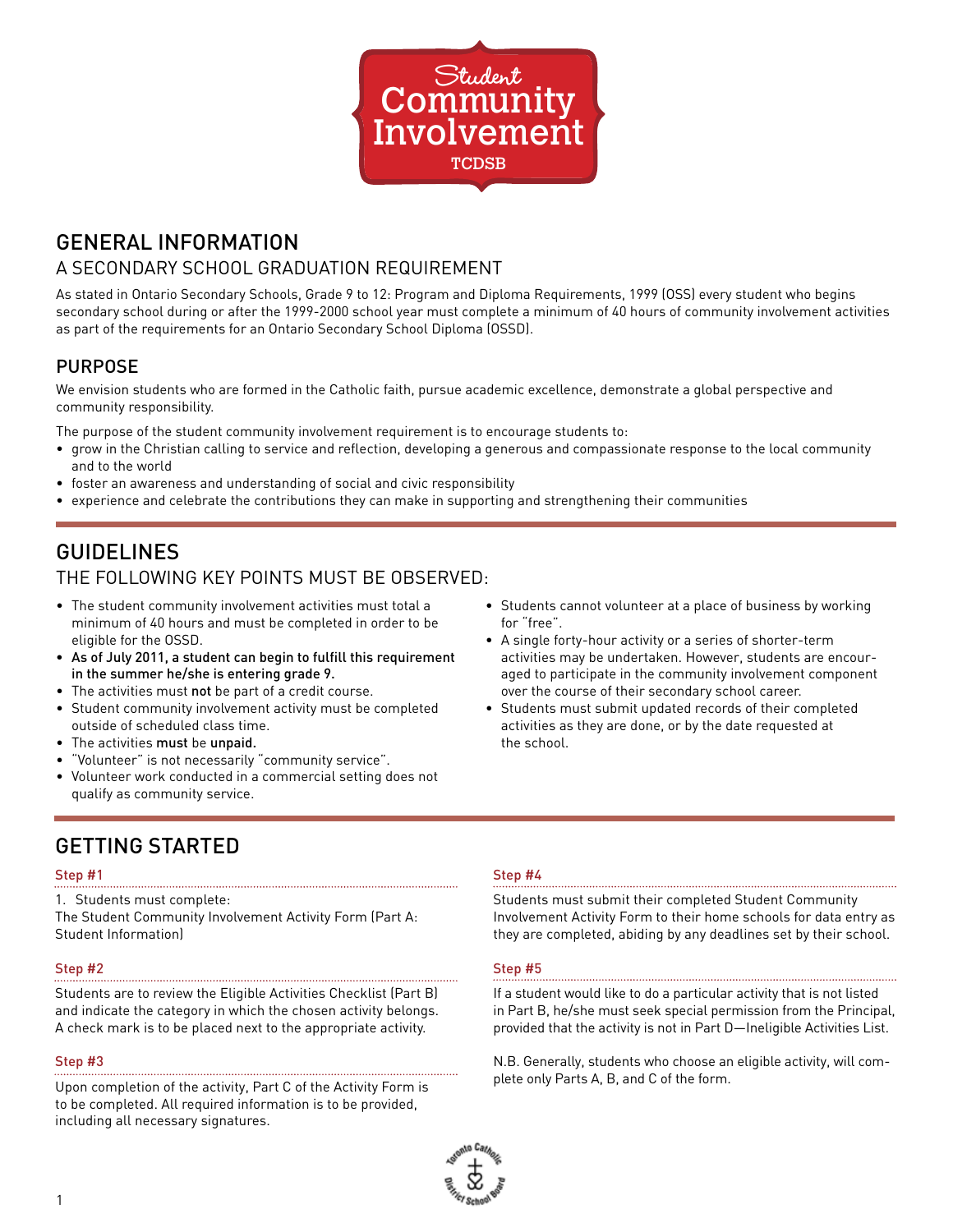

# ELIGIBLE COMMUNITY INVOLVEMENT ACTIVITIES:

The following guiding principles, read in conjunction with the list of the ineligible activities, are intended to assist the student and the parent(s)/guardian(s) to determine whether a planned activity is acceptable for the completion of the community involvement requirement.

## GENERAL PRINCIPLES:

- Participation in an activity that promotes our moral teachings, gospel values, and ethical standards.
- An event or activity designed to be of benefit to the community.
- An event or activity to support a not-for-profit agency, institution or foundation that conforms to the ethical standards of the Toronto Catholic District School Board and the Ministry of Education.
- Structured programmes that promote tutoring, mentoring or coaching.
- Participation in an event or activity that promotes positive environmental awareness or ethical work of a global nature.
- Participation in an event or activity affiliated with a club, arts or cultural association that seeks to make a positive and ethical contribution in the community.

# ELIGIBLE ACTIVITIES:

The following list provides examples of community involvement activities that, if within the intent and spirit of the applicable guidelines and ethical standards, are suitable for selection:

- Fundraising includes canvassing and assisting with the organization of events for the benefit of the community, such as walkathons, celebrity games, gala events, bazaars, etc.
- Sports/recreation includes coaching and helping to organize tournaments, sporting events, track meets and summer games or volunteering as a leisure buddy or pool assistant
- Community Events includes helping to organize winter carnivals, parades, and summer fairs
- Community Projects includes participating in organized food drives; or support services for community groups
- Environmental Projects includes participating in community clean-up, flower/tree planting, recycling, and general beautification projects and activities
- Volunteer Work with Seniors includes assisting in a seniors' residence, e.g. – serving snacks, helping with activities, portering, or participating in visiting and reading programs
- Committee Work includes participation on advisory boards, neighbourhood associations, and regional associations
- Religious Activities includes participation as a volunteer in catechists classes, children's liturgy programs, and special events
- Youth Programs includes volunteer assistance in the operation of youth programs such as Scouts, Guides, recreation centre activities, breakfast programs, March Break programs, Leaders-in-Training, summer playground activities, and camps
- Office/Clerical Work includes volunteer activity in reception, computer work, and mailing for individuals or groups providing charitable or general community benefit
- Work with Animals includes volunteer involvement with animal care or volunteer assistance at a local zoo or petting farm
- Arts and Culture includes volunteer assistance at a gallery, performing arts production or program, or in a community library program
- Activities for Individuals includes any volunteer activity that assists someone who requires the assistance with shopping,tutoring, light snow removal (no use of snowblower), housekeeping, writing letters or transcribing, or involves hospital visitation, voluntary involvement with chronic care, or service as a volunteer reading buddy
- School Community Service may include service within the school community that provides benefit to others that takes place outside the regular school day.

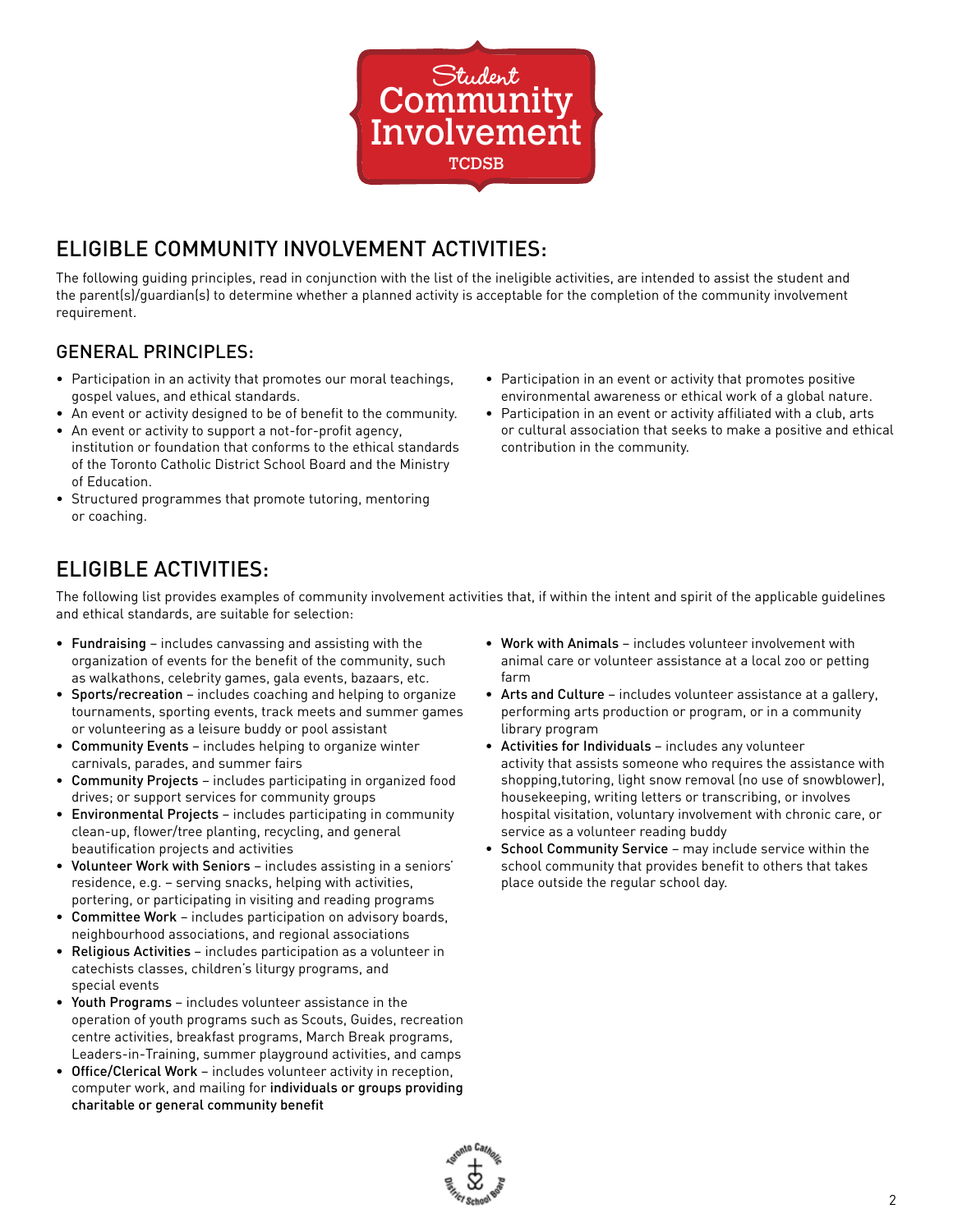

## COMMUNITY INVOLVEMENT ACTIVITIES:

# INELIGIBLE ACTIVITIES:

The Ministry of Education and Training (Policy/Program Memorandum No.124A – April 27, 1999) has developed a list of activities that may not be chosen as community involvement activities and that are therefore ineligible activities. An ineligible activity is an activity that:

- is a requirement of a class or course in which the student is enrolled (e.g., co-operative education portion of a course, job shadowing, work experience);
- takes place during the time allotted for the instructional program on a school day. However, an activity that takes place during the student's lunch breaks or "spare" period is permissible;
- takes place in a logging or mining environment, if the student is under sixteen years of age;
- takes place in a factory, if the student is under fifteen years of age;
- takes place in a workplace other than a factory, if the student is under fourteen years of age and is not accompanied by an adult;
- would normally be performed for wages by a person in the workplace;
- involves the operation of a vehicle, power tools, or scaffolding;
- involves the administration of any type or form of medication or medical procedure to other persons;
- involves handling of substances classed as "designated substances" under the Occupational Health and Safety Act;

In the event that a student would like to participate in an activity or event that is not clearly within the guiding principles or list of examples, the student must complete Part D of the Student Involvement Activity Form. The proposed activity or nature of the participation and event must be outlined and submitted to the school Principal prior to participating in this activity. The Principal may forward the request to the Board and the student will be

- requires the knowledge of a trades person whose trade is regulated by the provincial government;
- involves banking or the handling of securities, or the handling of jewelry, works of art, antiques, or other valuables;
- consists of duties performed in the home (i.e. daily chores) or personal recreational activities;
- involves a court-ordered program (e.g., community-service program for young offenders, probationary program).

• The Toronto Catholic District School Board has determined that the following are also ineligible activities, in addition to those that the Ministry has listed as ineligible:

1. Any activity that provides direct financial benefit or gain to the student or to the student's immediate family;

2. Any association with an organization or an organizational activity that does not comply with the ethical standards, policies, procedures and regulations of both the Ministry of Education, as well as the moral teachings and gospel values of the Toronto Catholic District School Board.

notified as to whether or not the activity/event is suitable. The activity or event should not be commenced until permission has been granted. If completed without permission, and permission is subsequently denied, the activity or event will not be counted toward the student's community involvement requirement. Please note that the Principal is not obliged to approve a project at the local level.

# ROLES & RESPONSIBILITIES:

### Parents/Guardians:

Parents/guardians should provide assistance to their child in the selection of their community involvement activities. Parents/ guardians also are encouraged to communicate with the community sponsor and the school Principal if they have any questions or concerns. Parent/guardian must sign Part C: Completion of Community Involvement Activity Form if the student is under the age of eighteen years.

Students:

Students will, in consultation with their parents, select an appropriate activity from the board's list of eligible activities. If the student wishes to be involved in an activity which is not on the board's list of approved activities, the student must obtain written permission from the principal prior to beginning the activity, provided that the activity is not on the board's or the Ministry's list of ineligible activities. The student is responsible for the completion and submission of the Student Community Involvement Activity form within the time frame given by the school.

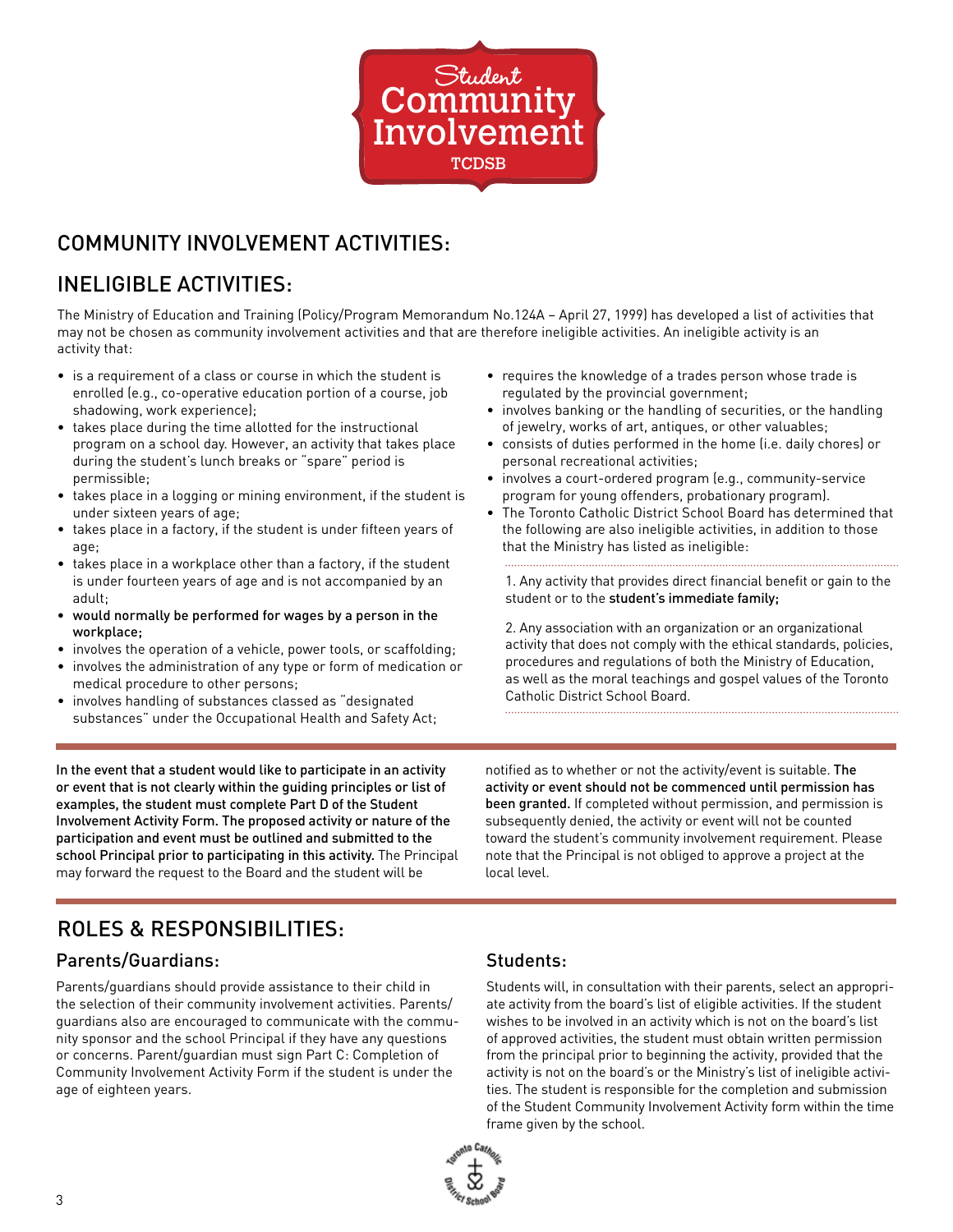

At all times, the student is expected to complete the community involvement in a manner consistent with Toronto Catholic District School Board's gospel values and a positive work ethic. The following is a list of recommended behaviours:

- showing respect for the community sponsors and their workplaces
- punctuality
- appropriate dress and grooming
- good manners
- a willingness to listen and follow instructions
- a willingness to clarify instructions when in doubt
- the ability to maintain confidentiality.

### • Community Sponsors:

One of the purposes of the community involvement requirement is to develop strong ties between students and their community, fostering valuable and long-term relationships. Persons and organizations within the community may be asked by the student to sponsor a community involvement activity. Any training, equipment, or special preparation that is required for the activity should be provided by the person or organization. It is crucial that students are able to fulfill their community involvement requirement in a safe environment. The person overseeing the student's activity must verify the date(s) and the number of hours completed on the Student Community Involvement Activity Form, Part C.

## SCHOOL BOARDS:

Toronto Catholic District School Board is responsible for the implementation of community involvement activities in their secondary schools through:

- the development of a list of approved community involvement activities
- posting of the Ministry's and Board's list of ineligible activities
- not granting approval to students wishing to participate in ineligible activities
- ensuring adequate insurance coverage of all participants, including students and community sponsors.

## SECONDARY SCHOOL PRINCIPALS:

Principals are responsible for providing information about the community involvement requirement to parents, students and community sponsors, as well as supplying students with the appropriate forms for documentation. Upon completion of the required forty hours of community involvement, and submission of the documentation, the principal will decide if the student has met the community involvement requirement and, if so, record it as completed on the student's official transcript.

## **INSURANCE**

- Students and parents may wish to purchase Student Accident Insurance which is available through the schools.
- Boards expect that all community sponsors will provide students with appropriate instructions, put in place safety precautions, and train and supervise student volunteers.

The Toronto Catholic District School Board is pleased to advise its community sponsors that students who are performing volunteer work for organizations are protected by the School Board's liability insurance, while they are performing their required forty hours of community involvement service. Community sponsors are also protected by the Board's liability insurance for claims that arise out of our students' volunteer activities for organizations.

For example, if a student, in the course of his/her volunteer duties,causes damage or injures a third party, and this results in a lawsuit against the student and the community sponsor, the

Board's insurance will protect both the student and the community sponsor.

Community sponsors will be responsible for ensuring that their liability insurance will protect them for their involvement in this program. As with other programs, such as "Take Our Kids to Work", the School Board's insurance does not provide coverage for the negligence of the community sponsors.

The School Board expects the community sponsors to ensure that student volunteers are provided with safety instructions, and are trained and supervised to ensure a safe and mutually beneficial volunteer experience.

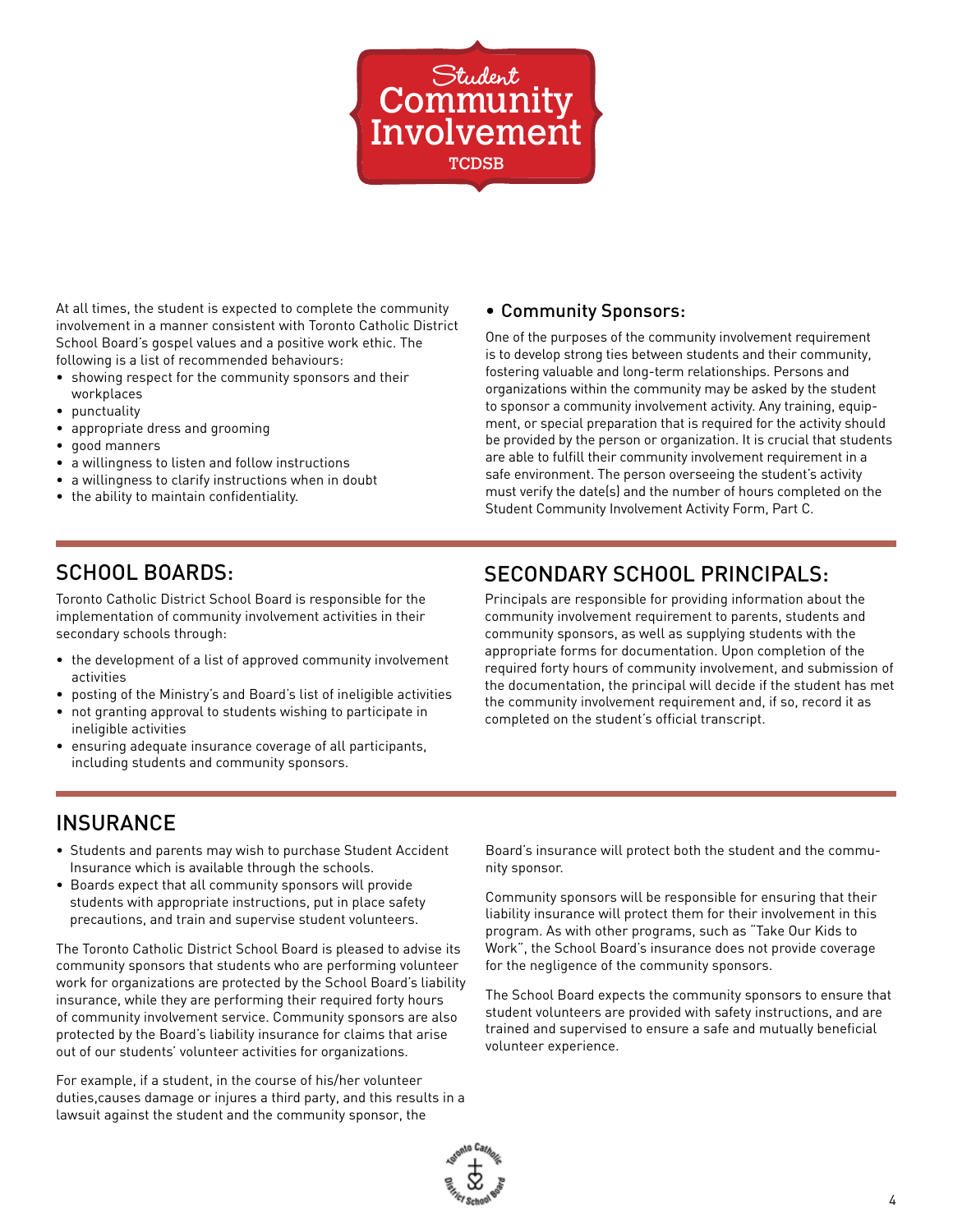

| MY COMMUNITY INVOLVEMENT PLANNING |                       |                            |  |  |
|-----------------------------------|-----------------------|----------------------------|--|--|
| Name of Agency                    | <b>Contact Person</b> | <b>Contact Information</b> |  |  |
|                                   |                       |                            |  |  |
|                                   |                       |                            |  |  |
|                                   |                       |                            |  |  |
|                                   |                       |                            |  |  |
|                                   |                       |                            |  |  |
|                                   |                       |                            |  |  |
|                                   |                       |                            |  |  |
|                                   |                       |                            |  |  |
|                                   |                       |                            |  |  |
|                                   |                       |                            |  |  |
|                                   |                       |                            |  |  |
|                                   |                       |                            |  |  |
|                                   |                       |                            |  |  |
|                                   |                       |                            |  |  |
|                                   |                       |                            |  |  |
|                                   |                       |                            |  |  |
|                                   |                       |                            |  |  |
|                                   |                       |                            |  |  |
|                                   |                       |                            |  |  |
|                                   |                       |                            |  |  |
|                                   |                       |                            |  |  |
|                                   |                       |                            |  |  |
|                                   |                       |                            |  |  |
|                                   |                       |                            |  |  |
|                                   |                       |                            |  |  |
|                                   |                       |                            |  |  |

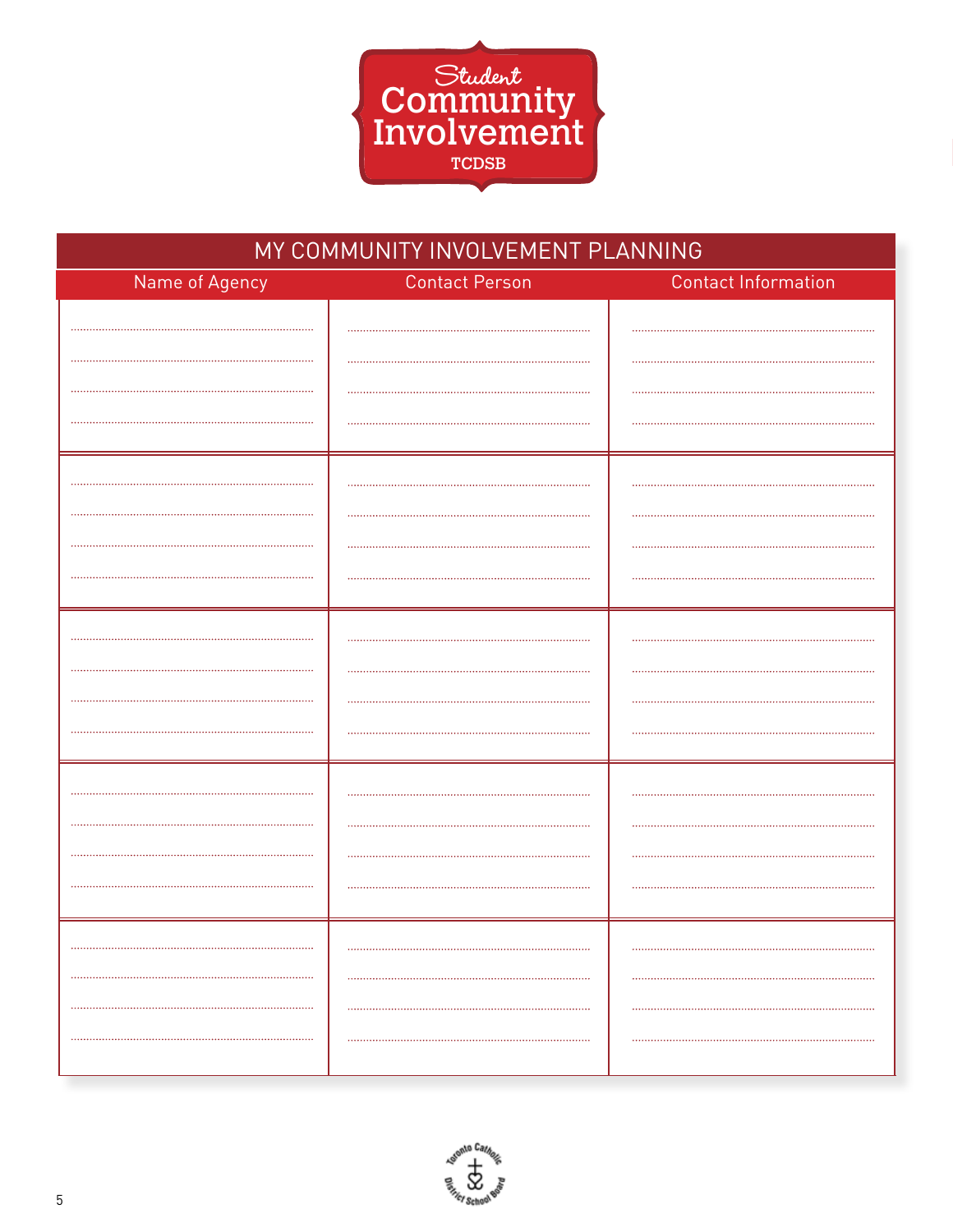

### COMMUNITY INVOLVEMENT ACTIVITY FORM

### PART A: STUDENT INFORMATION

NAME OF SCHOOL:

STUDENT NAME:

STUDENT NUMBER:

Please review the ELIGIBLE ACTIVITIES CHECKLIST below. Place a check mark next to the category which includes your chosen activity. After completing your activity, complete Part C, below. All required information must be completed and the form is to be submitted to your Guidance Counsellor.

**Student**

TCDSB

If your activity is NOT listed below, STOP. Check whether it is on the Ineligible Activities List in Part D. These activities are NOT acceptable. If you would like to do an activity that is not on any of the lists, you must obtain the Principal's approval. Please complete Part D and submit this to the Principal for approval BEFORE you proceed.

It is the responsibility of the parents and students to ensure the activity is on the ELIGIBLE ACTIVITIES CHECKLIST. All students under the age of 18 require a parent/guardian signature indicating their knowledge and approval of the chosen activity.

### PART B: ELIGIBLE ACTIVITIES CHECKLIST

- $\Box$  Fund-raising includes canvassing and assisting with  $\Box$ the organization of events for the benefit of the community, e.g., walkathons, celebrity games, gala events, bazaars, etc.
- Sports/recreation includes coaching and helping to organize tournaments, sporting events, track meets and summer games or volunteering as a leisure buddy or pool assistant ❏
- Community Events includes helping to organize winter carnivals, parades, and summer fairs Community Projects – includes participating in organized food drives; or support services for community groups  $\Box$
- Environmental Projects includes participating in community clean-up, flower/tree planting, recycling, and general beautification projects and activities ❏
- Volunteer Work with Seniors includes assisting in a seniors' residence, e.g. – serving snacks, helping with activities, portering, or participating in visiting and reading programs  $\Box$
- Committee Work includes participation on advisory boards, neighbourhood associations, and regional associations  $\Box$
- Religious Activities includes participation as a volunteer in catechists classes, children's liturgy programs, and special events ❏

Youth Programs – includes volunteer assistance in the operation of youth programs such as Scouts, Guides, recreation centre activities, breakfast programs, March Break programs, Leaders-in-Training, summer playground activities, and camps

GRADE:

- Office/Clerical Work includes volunteer activity in reception, computer work, and mailing for individuals or groups providing charitable or general community benefit ❏
- Work with Animals includes volunteer involvement with animal care or volunteer assistance at a local zoo or petting farm ❏
- Arts and Culture includes volunteer assistance at a gallery, performing arts production or program, or in a community library program ❏
- Activities for Individuals includes any volunteer activity that assists someone who requires the assistance with shopping, tutoring, light snow removal (no use of snowblower), housekeeping, writing letters or transcribing, or involves hospital visitation, voluntary involvement with chronic care, or service as a volunteer reading buddy ❏
- School Community Service may include service within the school community that provides benefit to others that takes place outside the regular school day. These activities must be approved at a local level by the school Principal in advance of the commencement of the activity. ❏

For great ideas in the GTA, visit www.40hours.ca and www.volunteertoronto.ca

#### PART C: COMPLETION OF COMMUNITY INVOLVEMENT ACTIVITY

| DATE: |  |
|-------|--|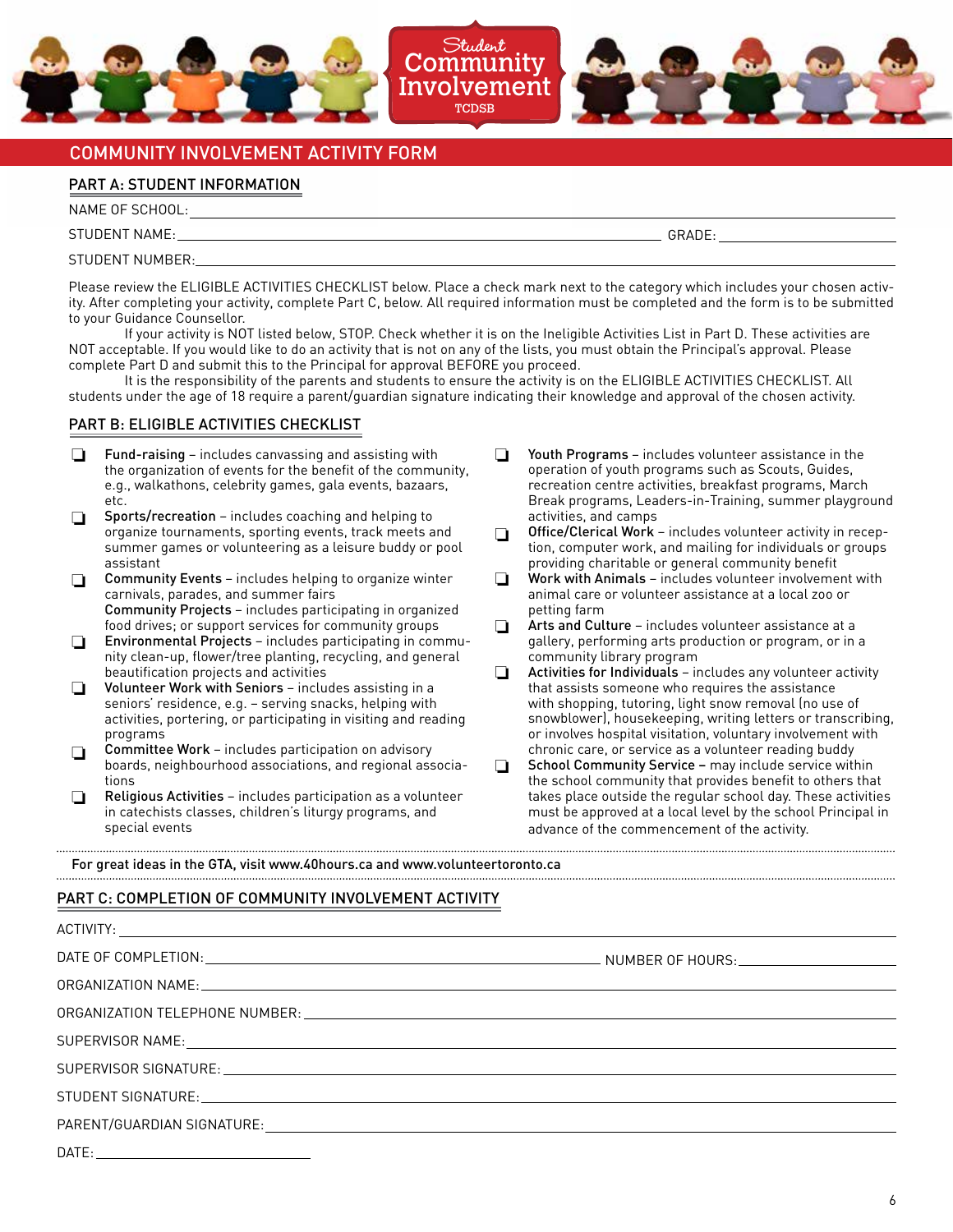

#### PART D: INELIGIBLE ACTIVITIES LIST

### THE FOLLOWING TYPES OF ACTIVITIES ARE NOT ACCEPTABLE. AN UNACCEPTABLE ACTIVITY IS ONE THAT:

- is a requirement of a class or course in which the student is enrolled (e.g., co-operative education portion of a course, job shadowing, work experience);
- takes place during the time allotted for the instructional program on a school day. However, an activity that takes place during the student's lunch breaks or "spare" period is permissible;
- takes place in a logging or mining environment, if the student is under sixteen years of age;
- takes place in a factory, if the student is under fifteen years of age;
- takes place in a workplace other than a factory, if the student is under fourteen years of age and is not accompanied by an adult;
- would normally be performed for wages by a person in the workplace;
- involves the operation of a vehicle, power tools, or scaffolding;
- involves the administration of any type or form of medication or medical procedure to other persons;
- involves handling of substances classed as "designated sub stances" under the Occupational Health and Safety Act;
- requires the knowledge of a trades person whose trade is regulated by the provincial government;
- involves banking or the handling of securities, or the handling of jewelry, works of art, antiques, or other valuables;
- consists of duties performed in the home (i.e. daily chores) or personal recreational activities;
- involves a court-ordered program (e.g., community-service program for young offenders, probationary program).
- The Toronto Catholic District School Board has determined that the following are also ineligible activities, in addition to those that the Ministry has listed as ineligible:

1. Any activity that provides direct financial benefit or gain to the student or to the student's immediate family;

2. Any association with an organization or an organizational activity that does not comply with the ethical standards, policies, procedures and regulations of both the Ministry of Education, as well as the moral teachings and gospel values of the Toronto Catholic District School Board.

IF THIS ACTIVITY IS ON THE INELIGIBLE ACTIVITIES LIST ABOVE, THEN PERMISSION WILL NOT BE GRANTED.

PROPOSED ACTIVITY AND DESCRIPTION:

PRINCIPAL APPROVAL:  $YES$   $\Box$  NO

PRINCIPAL'S SIGNATURE:

DATE: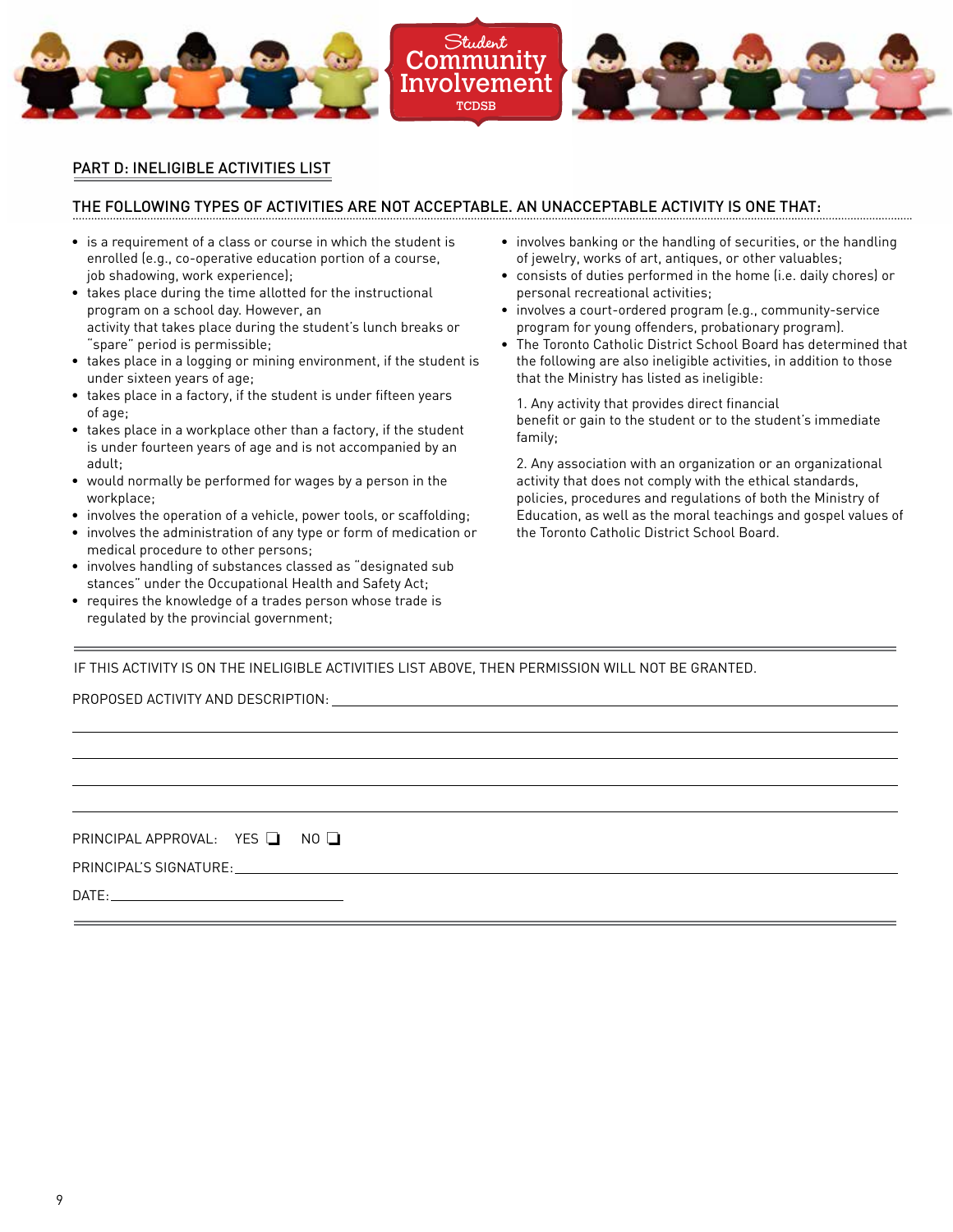

### COMMUNITY INVOLVEMENT ACTIVITY FORM

### PART A: STUDENT INFORMATION

NAME OF SCHOOL:

STUDENT NAME:

STUDENT NUMBER:

Please review the ELIGIBLE ACTIVITIES CHECKLIST below. Place a check mark next to the category which includes your chosen activity. After completing your activity, complete Part C, below. All required information must be completed and the form is to be submitted to your Guidance Counsellor.

If your activity is NOT listed below, STOP. Check whether it is on the Ineligible Activities List in Part D. These activities are NOT acceptable. If you would like to do an activity that is not on any of the lists, you must obtain the Principal's approval. Please complete Part D and submit this to the Principal for approval BEFORE you proceed.

It is the responsibility of the parents and students to ensure the activity is on the ELIGIBLE ACTIVITIES CHECKLIST. All students under the age of 18 require a parent/guardian signature indicating their knowledge and approval of the chosen activity.

#### PART B: ELIGIBLE ACTIVITIES CHECKLIST

- $\Box$  Fund-raising includes canvassing and assisting with  $\Box$ the organization of events for the benefit of the community, e.g., walkathons, celebrity games, gala events, bazaars, etc.
- Sports/recreation includes coaching and helping to organize tournaments, sporting events, track meets and summer games or volunteering as a leisure buddy or pool assistant ❏
- Community Events includes helping to organize winter carnivals, parades, and summer fairs Community Projects – includes participating in organized food drives; or support services for community groups  $\Box$
- Environmental Projects includes participating in community clean-up, flower/tree planting, recycling, and general beautification projects and activities ❏
- Volunteer Work with Seniors includes assisting in a seniors' residence, e.g. – serving snacks, helping with activities, portering, or participating in visiting and reading programs  $\Box$
- Committee Work includes participation on advisory boards, neighbourhood associations, and regional associations  $\Box$
- Religious Activities includes participation as a volunteer in catechists classes, children's liturgy programs, and special events ❏

Youth Programs – includes volunteer assistance in the operation of youth programs such as Scouts, Guides, recreation centre activities, breakfast programs, March Break programs, Leaders-in-Training, summer playground activities, and camps

GRADE:

- Office/Clerical Work includes volunteer activity in reception, computer work, and mailing for individuals or groups providing charitable or general community benefit ❏
- Work with Animals includes volunteer involvement with animal care or volunteer assistance at a local zoo or petting farm ❏
- Arts and Culture includes volunteer assistance at a gallery, performing arts production or program, or in a community library program ❏
- Activities for Individuals includes any volunteer activity that assists someone who requires the assistance with shopping, tutoring, light snow removal (no use of snowblower), housekeeping, writing letters or transcribing, or involves hospital visitation, voluntary involvement with chronic care, or service as a volunteer reading buddy ❏
- School Community Service may include service within the school community that provides benefit to others that takes place outside the regular school day. These activities must be approved at a local level by the school Principal in advance of the commencement of the activity. ❏

For great ideas in the GTA, visit www.40hours.ca and www.volunteertoronto.ca

#### PART C: COMPLETION OF COMMUNITY INVOLVEMENT ACTIVITY

| SUPERVISOR NAME: University of the contract of the contract of the contract of the contract of the contract of the contract of the contract of the contract of the contract of the contract of the contract of the contract of |  |
|--------------------------------------------------------------------------------------------------------------------------------------------------------------------------------------------------------------------------------|--|
|                                                                                                                                                                                                                                |  |
|                                                                                                                                                                                                                                |  |
|                                                                                                                                                                                                                                |  |
| DATF:                                                                                                                                                                                                                          |  |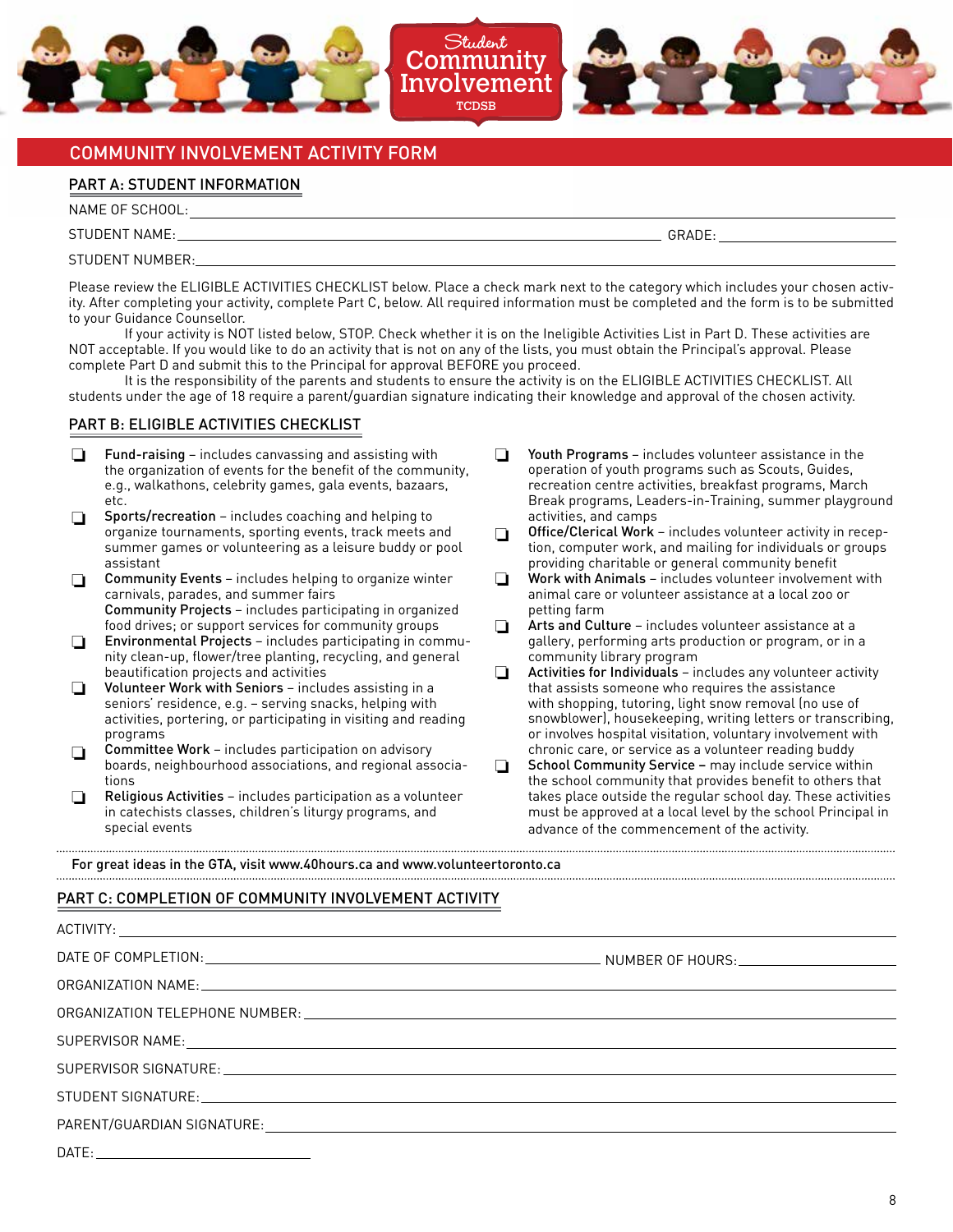

#### PART D: INELIGIBLE ACTIVITIES LIST

### THE FOLLOWING TYPES OF ACTIVITIES ARE NOT ACCEPTABLE. AN UNACCEPTABLE ACTIVITY IS ONE THAT:

- is a requirement of a class or course in which the student is enrolled (e.g., co-operative education portion of a course, job shadowing, work experience);
- takes place during the time allotted for the instructional program on a school day. However, an activity that takes place during the student's lunch breaks or "spare" period is permissible;
- takes place in a logging or mining environment, if the student is under sixteen years of age;
- takes place in a factory, if the student is under fifteen years of age;
- takes place in a workplace other than a factory, if the student is under fourteen years of age and is not accompanied by an adult;
- would normally be performed for wages by a person in the workplace;
- involves the operation of a vehicle, power tools, or scaffolding;
- involves the administration of any type or form of medication or medical procedure to other persons;
- involves handling of substances classed as "designated sub stances" under the Occupational Health and Safety Act;
- requires the knowledge of a trades person whose trade is regulated by the provincial government;
- involves banking or the handling of securities, or the handling of jewelry, works of art, antiques, or other valuables;
- consists of duties performed in the home (i.e. daily chores) or personal recreational activities;
- involves a court-ordered program (e.g., community-service program for young offenders, probationary program).
- The Toronto Catholic District School Board has determined that the following are also ineligible activities, in addition to those that the Ministry has listed as ineligible:

1. Any activity that provides direct financial benefit or gain to the student or to the student's immediate family;

2. Any association with an organization or an organizational activity that does not comply with the ethical standards, policies, procedures and regulations of both the Ministry of Education, as well as the moral teachings and gospel values of the Toronto Catholic District School Board.

IF THIS ACTIVITY IS ON THE INELIGIBLE ACTIVITIES LIST ABOVE, THEN PERMISSION WILL NOT BE GRANTED.

PROPOSED ACTIVITY AND DESCRIPTION:

PRINCIPAL APPROVAL:  $YES$   $\Box$  NO

PRINCIPAL'S SIGNATURE:

DATE: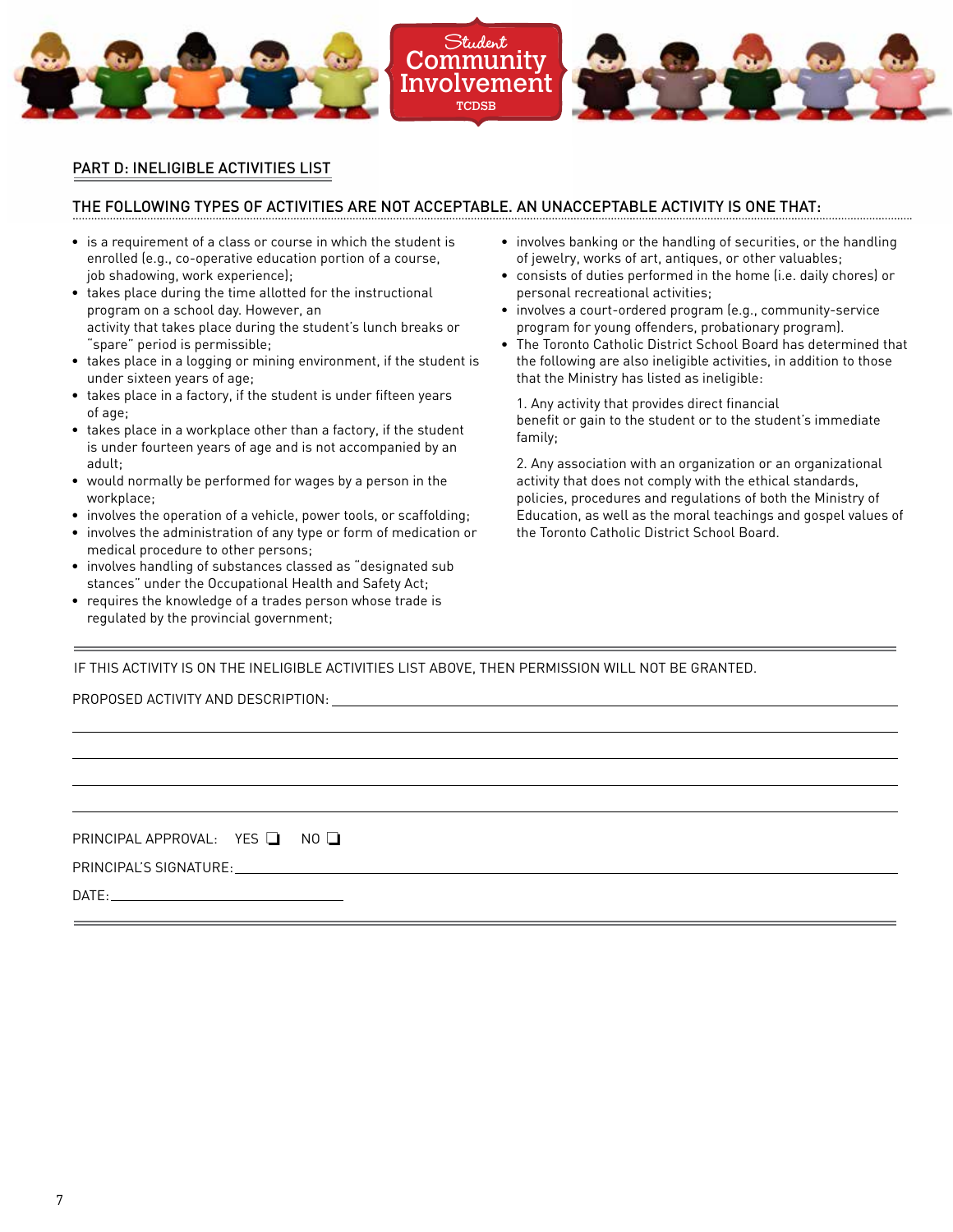



 $\overline{\phantom{a}}$ 

.<br>Ази

**A**